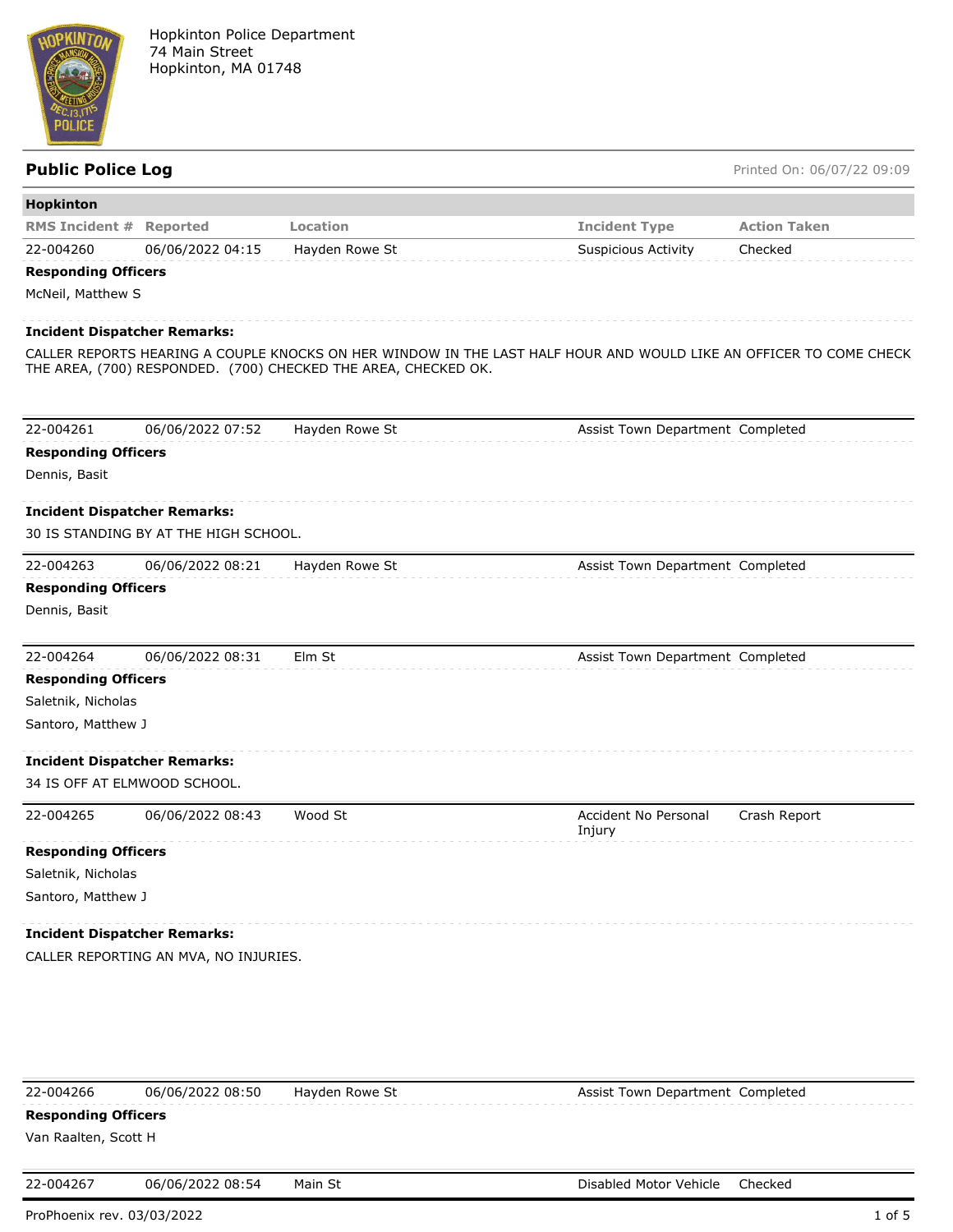

# **Public Police Log Printed On: 06/07/22 09:09 Hopkinton RMS Incident # Reported Location Incident Type Action Taken Responding Officers** Dennis, Basit **Incident Dispatcher Remarks:** FD REPORTING A DMV. 30 REPORTS THEY HAVE A TOW EN ROUTE. 22-004268 06/06/2022 09:39 Overlook Rd Property Checks Completed **Responding Officers** Dennis, Basit **Incident Dispatcher Remarks:** 30 IS OFF ON A PROPERTY CHECK. 22-004271 06/06/2022 10:12 Hayden Rowe St Harassment Report **Responding Officers** Santoro, Matthew J **Incident Dispatcher Remarks:** 22 IS HANDLING AN INVESTIGATION. 22-004273 06/06/2022 10:30 South St Accident No Personal Injury Crash Report **Responding Officers** Saletnik, Nicholas Santoro, Matthew J **Incident Dispatcher Remarks:** 2 CAR MVA, NO INJURIES. 34 IS GIVING A COURTESY TRANSPORT TO DAVIS RD. SM 40660, EM 40662. TEDS CONTACTED FOR BOTH VEHICLES.

22-004274 06/06/2022 11:12 Lumber St Suspicious Activity Checked

### **Responding Officers**

Saletnik, Nicholas

Santoro, Matthew J

### **Incident Dispatcher Remarks:**

CALLER REPORTS A SUSPICIOUS RED SUV UNOCCUPIED. 34 REPORTS THERE IS A SIGN "NO GAS". MESSAGE WAS LEFT FOR OWNER.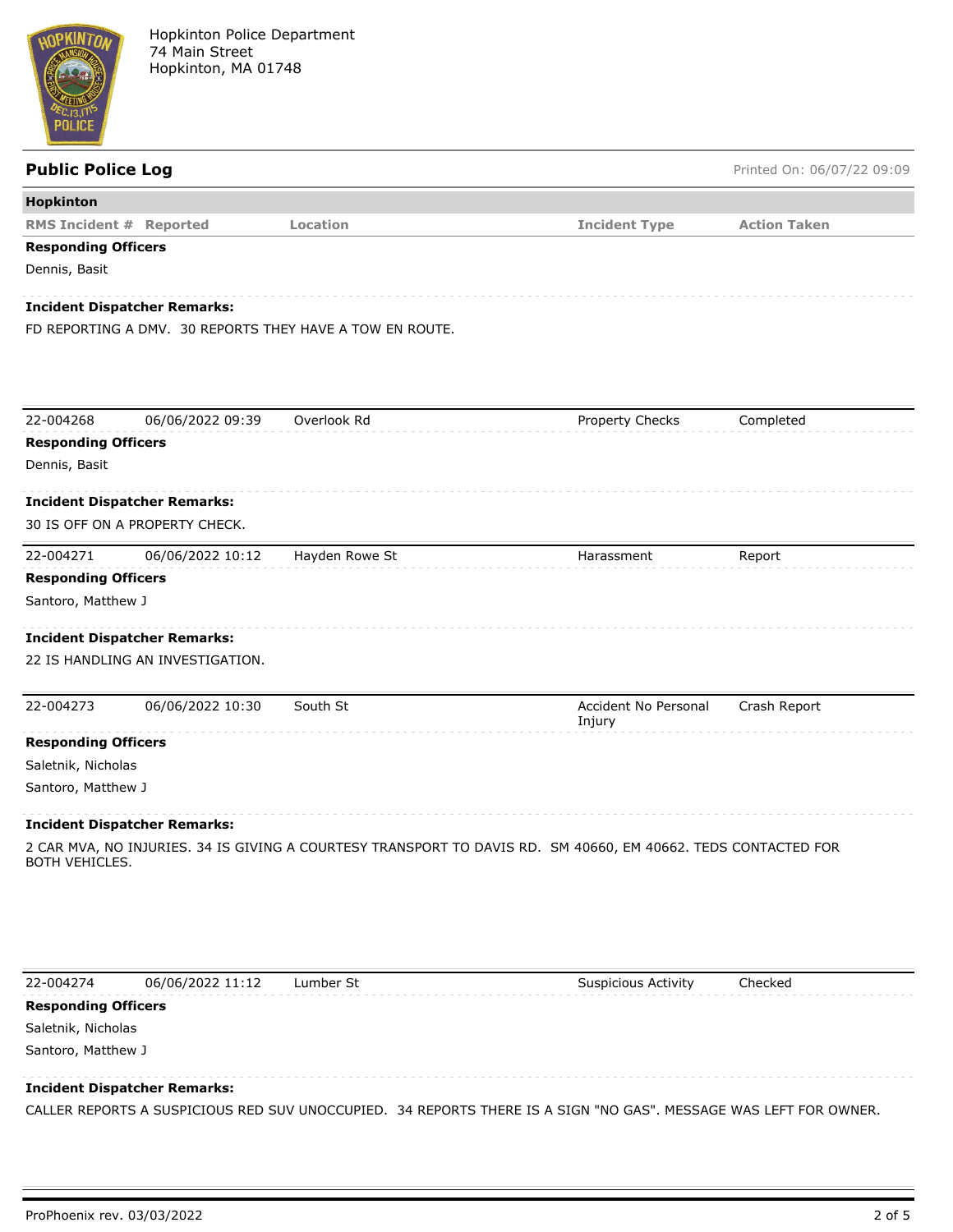

| <b>Public Police Log</b>            |                  |                                                         |                                                                                                                                                                                                                          | Printed On: 06/07/22 09:09 |
|-------------------------------------|------------------|---------------------------------------------------------|--------------------------------------------------------------------------------------------------------------------------------------------------------------------------------------------------------------------------|----------------------------|
| Hopkinton                           |                  |                                                         |                                                                                                                                                                                                                          |                            |
| <b>RMS Incident # Reported</b>      |                  | Location                                                | <b>Incident Type</b>                                                                                                                                                                                                     | <b>Action Taken</b>        |
| 22-004275                           | 06/06/2022 11:19 | Hayden Rowe St                                          | <b>Community Relations</b>                                                                                                                                                                                               | Assisted                   |
| <b>Responding Officers</b>          |                  |                                                         |                                                                                                                                                                                                                          |                            |
| Bennett, Joseph E III               |                  |                                                         |                                                                                                                                                                                                                          |                            |
| <b>Incident Dispatcher Remarks:</b> |                  |                                                         |                                                                                                                                                                                                                          |                            |
| School checks                       |                  |                                                         |                                                                                                                                                                                                                          |                            |
| 22-004276                           | 06/06/2022 11:56 | Spring St                                               | Road Hazard                                                                                                                                                                                                              | Checked                    |
| <b>Responding Officers</b>          |                  |                                                         |                                                                                                                                                                                                                          |                            |
| Saletnik, Nicholas                  |                  |                                                         |                                                                                                                                                                                                                          |                            |
| Santoro, Matthew J                  |                  |                                                         |                                                                                                                                                                                                                          |                            |
| <b>Incident Dispatcher Remarks:</b> |                  |                                                         |                                                                                                                                                                                                                          |                            |
| NOTIFIED.                           |                  |                                                         | CALLER REPORTS TREE DOWN BLOCKING THE ROAD. (34) REPORTS TREE IS BLOCKING PART OF ROAD BUT IT IS PASSABLE, DPW                                                                                                           |                            |
|                                     |                  |                                                         |                                                                                                                                                                                                                          |                            |
| 22-004277                           | 06/06/2022 12:16 | Elm St                                                  | <b>Traffic Complaint</b>                                                                                                                                                                                                 | Checked                    |
| <b>Responding Officers</b>          |                  |                                                         |                                                                                                                                                                                                                          |                            |
| Saletnik, Nicholas                  |                  |                                                         |                                                                                                                                                                                                                          |                            |
| Santoro, Matthew J                  |                  |                                                         |                                                                                                                                                                                                                          |                            |
| <b>Incident Dispatcher Remarks:</b> |                  |                                                         |                                                                                                                                                                                                                          |                            |
| REMOVED.                            |                  |                                                         | BUSINESS OWNER FROM ELMWOOD INDUSTRIAL PARK REPORTS CONSTRUCTION VEHICLES PARKED ON BOTH SIDES OF THE<br>ROAD MAKING IT DIFFICULT FOR CARS/DELIVERY TRUCKS TO PASS, (34) (22) RESPONDED. 34 REPORTS 2 VEHICLES HAVE BEEN |                            |
| 22-004278                           | 06/06/2022 13:10 | Cordaville Rd                                           | <b>Assist Other Police</b><br>Agency                                                                                                                                                                                     | Assisted                   |
| <b>Responding Officers</b>          |                  |                                                         |                                                                                                                                                                                                                          |                            |
| Corsi, Nicole J                     |                  |                                                         |                                                                                                                                                                                                                          |                            |
| <b>Incident Dispatcher Remarks:</b> |                  |                                                         |                                                                                                                                                                                                                          |                            |
|                                     |                  | MULTIPLE CALLS FOR AN MVA ROLLOVER. SOUTHBORO NOTIFIED. |                                                                                                                                                                                                                          |                            |
| 22-004279                           | 06/06/2022 13:20 | Prestwick Dr                                            | <b>Accident No Personal</b>                                                                                                                                                                                              | Crash Report               |
| <b>Responding Officers</b>          |                  |                                                         | Injury                                                                                                                                                                                                                   |                            |
| Dennis, Basit                       |                  |                                                         |                                                                                                                                                                                                                          |                            |
| <b>Incident Dispatcher Remarks:</b> |                  |                                                         |                                                                                                                                                                                                                          |                            |
|                                     |                  |                                                         | CALLER REPORTS VEHICLE HIT A STOP SIGN, NO INJURY. DPW NOTIFIED, TOW REQUESTED, TED'S ENROUTE.                                                                                                                           |                            |
| 22-004280                           | 06/06/2022 14:19 | Hayward St                                              | <b>Animal Calls</b>                                                                                                                                                                                                      | Assisted                   |
| <b>Responding Officers</b>          |                  |                                                         |                                                                                                                                                                                                                          |                            |
| Proctor, William J                  |                  |                                                         |                                                                                                                                                                                                                          |                            |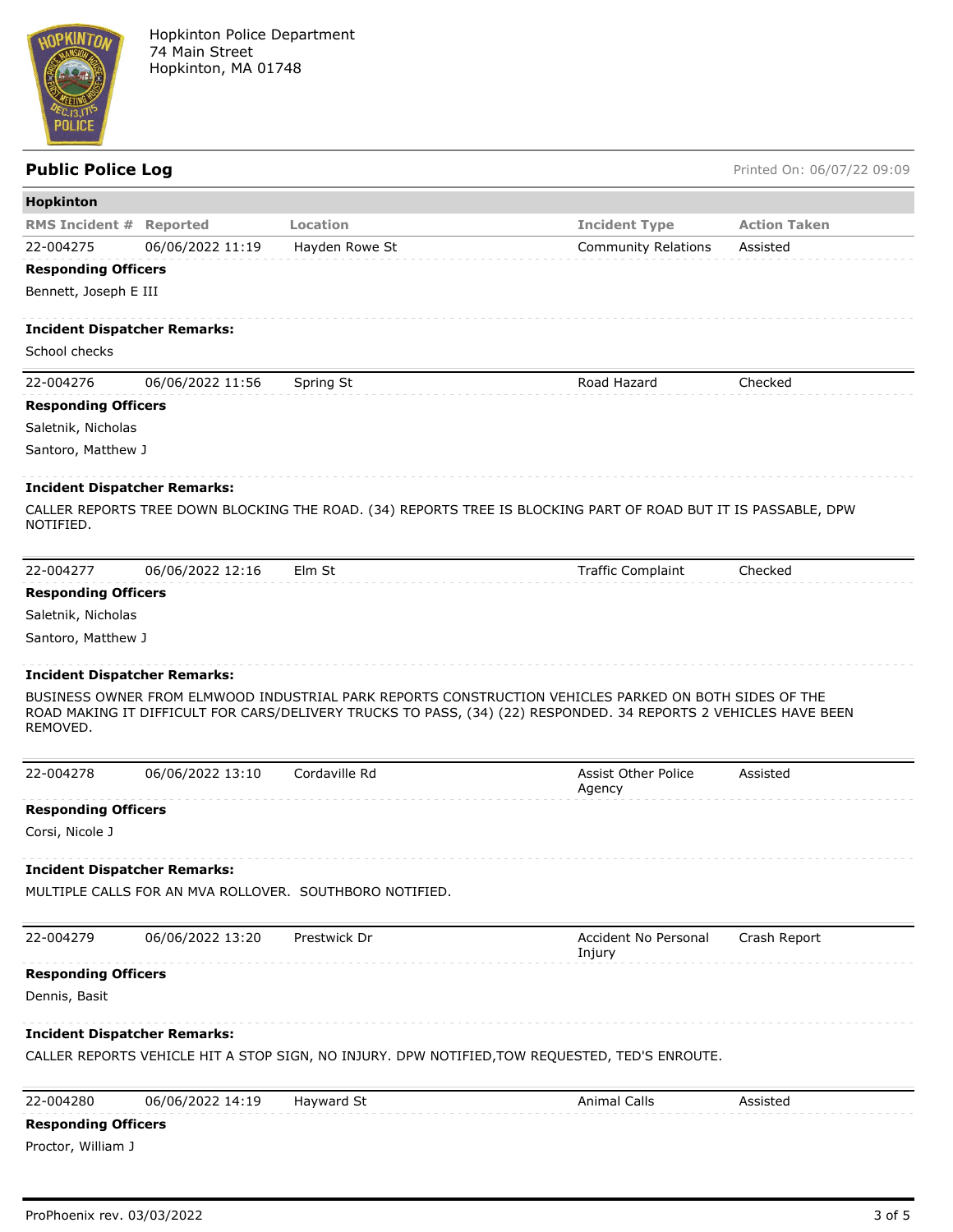

| <b>Public Police Log</b>       |                                     |                                                           |                                                                                                         | Printed On: 06/07/22 09:09 |
|--------------------------------|-------------------------------------|-----------------------------------------------------------|---------------------------------------------------------------------------------------------------------|----------------------------|
| <b>Hopkinton</b>               |                                     |                                                           |                                                                                                         |                            |
| <b>RMS Incident # Reported</b> |                                     | Location                                                  | <b>Incident Type</b>                                                                                    | <b>Action Taken</b>        |
|                                | <b>Incident Dispatcher Remarks:</b> |                                                           |                                                                                                         |                            |
|                                |                                     | CALLER REPORTING A DOG RUNNING AROUND LOST. ACO NOTIFIED. |                                                                                                         |                            |
| 22-004283                      | 06/06/2022 15:14                    | Hayden Rowe St                                            | <b>Community Relations</b>                                                                              | Assisted                   |
| <b>Responding Officers</b>     |                                     |                                                           |                                                                                                         |                            |
| O'Neil, Aaron C                |                                     |                                                           |                                                                                                         |                            |
|                                | <b>Incident Dispatcher Remarks:</b> |                                                           |                                                                                                         |                            |
| 22-004284                      | 06/06/2022 15:16                    | Hayden Rowe St                                            | <b>Community Relations</b>                                                                              | Assisted                   |
| <b>Responding Officers</b>     |                                     |                                                           |                                                                                                         |                            |
| Ferreira, Jessica C            |                                     |                                                           |                                                                                                         |                            |
|                                | <b>Incident Dispatcher Remarks:</b> |                                                           |                                                                                                         |                            |
| 22-004285                      | 06/06/2022 15:18                    | Elm St                                                    | <b>Community Relations</b>                                                                              | Assisted                   |
| <b>Responding Officers</b>     |                                     |                                                           |                                                                                                         |                            |
| Ekross, Robert C               |                                     |                                                           |                                                                                                         |                            |
| Grimley, Brennan               |                                     |                                                           |                                                                                                         |                            |
|                                | <b>Incident Dispatcher Remarks:</b> |                                                           |                                                                                                         |                            |
| 22-004287                      | 06/06/2022 16:45                    | Main St                                                   | Vehicle Complaint                                                                                       | Completed                  |
| <b>Responding Officers</b>     |                                     |                                                           |                                                                                                         |                            |
| Stanley, Brenda L              |                                     |                                                           |                                                                                                         |                            |
|                                | Incident Dispatcher Remarks:        |                                                           |                                                                                                         |                            |
| LANDSCAPING COMPANY.           |                                     |                                                           | RP REPORTS A LANDSCAPING TRUCK WENT PAST A BUS WITH BLINKING LIGHTS AND STOP SIGN OUT. LEFT MESSAGE FOR |                            |
| 22-004289                      | 06/06/2022 18:29                    | Connelly Hill Rd                                          | Assist Fire Department Assisted                                                                         |                            |
| <b>Responding Officers</b>     |                                     |                                                           |                                                                                                         |                            |
| Ferreira, Jessica C            |                                     |                                                           |                                                                                                         |                            |
| 22-004292                      | 06/06/2022 21:49                    | Pratt Way                                                 | Property Checks                                                                                         | Completed                  |
| <b>Responding Officers</b>     |                                     |                                                           |                                                                                                         |                            |
| Grimley, Brennan               |                                     |                                                           |                                                                                                         |                            |
|                                | <b>Incident Dispatcher Remarks:</b> |                                                           |                                                                                                         |                            |
| 22-004295                      | 06/06/2022 22:27                    | Wilson St                                                 | Property Checks                                                                                         | Completed                  |